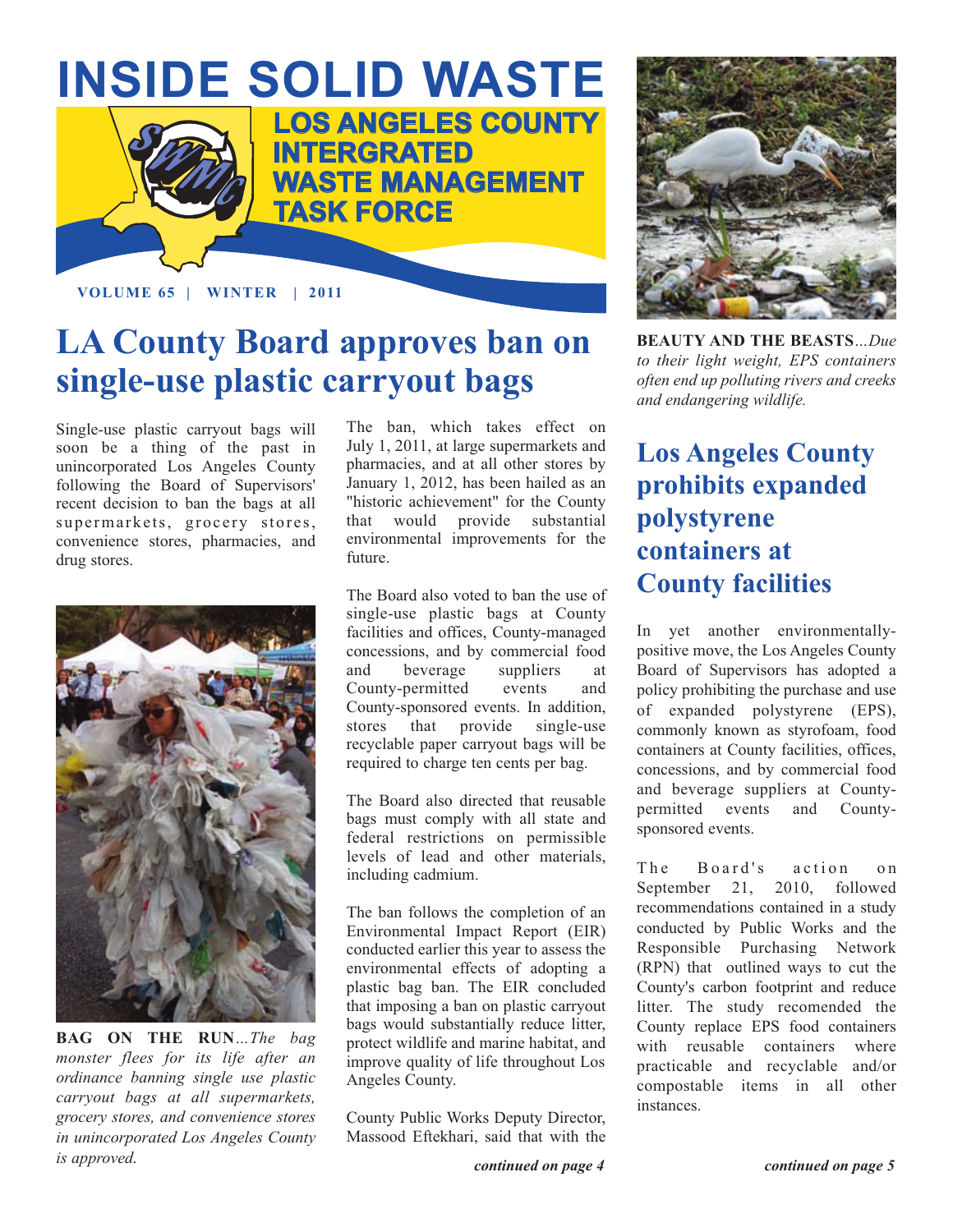### **CALENDAR OF EVENTS** INSIDE SOLID WASTE **CALENDAR OF EVENTS**

**HHW ROUNDUPS** are open from 9 a.m. to 3 p.m. unless otherwise indicated. For more information, call County Public Works at **1 (888) CLEAN-LA (253-2652).** For information about City of Los Angeles events, call **1 (800) 98-TOXIC (988-6942).**

**PERMANENT COLLECTION CENTERS are** *open on Saturday and Sunday from 9 a.m. - 3 p.m.*

**Gaffey Street Collection Center** 1400 N. Gaffey Street San Pedro, CA 90731

**Hyperion Treatment Plant** 7660 W. Imperial Highway., Gate B Playa Del Rey, CA 90293

#### **Washington Boulevard Collection Center**

2649 E. Washington Boulevard Los Angeles, CA 90021 **Randall Street S.A.F.E. Center** 11025 Randall Street Sun Valley, CA 91352

**UCLA Location** *(E-waste acceped on Saturday only)* 550 Charles E. Young Drive West Los Angeles, CA 90095 *[Open Thursday, Friday, and Saturday 8 a.m. - 2 p.m.](http://www.lacitysan.org/solid_resources/special/hhw/safe_centers/index.htm)* Note: Services suspended during rainy weather.

**Los Angeles/Glendale Collection Center** 4600 Colorado Boulevard Los Angeles, CA 90039

**Antelope Valley Environmental Collection Center Antelope Valley Public Landfill** 1200 West City Ranch Road Palmdale, CA 93551 *[Open 1st and 3rd Saturday each month 9 a.m. - 3 p.m.](http://ladpw.org/epd/avecc/index.cfm)*

**HHW ROUNDUPS** are open on Saturdays. Jan 8 **El Monte** - El Monte Airport 4233 North Santa Anita Avenue Jan 15 **Bell Gardens** - John Anson Ford Park [Swimming Pool Parking Lot, 7800 block of Scout Avenue](http://dpw.lacounty.gov/general/enotify/Calendar_Template/Calendar.aspx) Jan 22 **Hermosa Beach** - Clark Stadium, Valley Drive between 8th & 11th Streets Jan 29 **Santa Fe Springs** - Rio Hondo College Fire Training Academy, 11400 Greenstone Avenue Feb 5 **Claremont Corporate Yard** - Claremont Corporate Yard, 1616 Monte Vista Avenue Feb 12 **Hawthorne** - Betty Ainsworth Sports Center El Segundo Boulevard & Doty Avenue Feb 19 **Diamond Bar** - City Streets Gateway Corporate Center, 1300 block of Bridge Gate Drive Mar 5 **Monrovia** - Myrtle Avenue Park and Ride Lot Corner of South Myrtle Avenue and Pomona Avenue Mar 12 **Pico Rivera** - Southern California Gas Company

- 8101 Rosemead Boulevard
- April 30 **Santa Clarita** College of the Canyons South Parking Lot, 26455 Rockwell Canyon Road
- June 12 **Calabasas Landfill** Calabasas Landfill (Scale Area) 5300 Lost Hills Road

#### INSIDE SOLID WASTE NEWSLETTER

Task Force PE & I Subcommittee Chair - **Mike Mohajer** • Editor - **Gary Boze** • Writer - **Suk Chong •** Production Coordinator - **Dena Venegas** • Graphic Designer - **James Johnson**

Task Force Meetings **Meetings are held at the County Public Works Headquarters, 900 South Fremont Ave., Alhambra. February 17 | March 17 | April 21**

For information, call Tranette Sanders at 626-458-3562, M -Th, 7 a.m. - 5:30 p.m.

**Visit www.lacountyiswmtf.org where you can find agendas, meeting minutes, an[d copies of the Inside Solid W](http://dpw.lacounty.gov/epd/tf/)aste newsletter.**

**JOIN THE TEAM:** If you are interested in participating on the Los Angeles County Solid Waste Management Public Education Subcommittee or if you would like to submit an article for *Inside Solid Waste,* please contact **Gary Boze at** 213-703-6483, (ghboze@dpw.lacounty.gov.), or **Dena Venegas** at 626-458-354[3, \(dvenegas@dpw.lacounty.gov.\).](mailto:\\dvenegas@dpw.lacounty.gov) Quarterly meetings are held at the County Pu[blic Works Headquarters to discuss](mailto:\\ghboze@dpw.lacounty.gov) and review upcoming newsletters. If you want to be involved or to contribute, please join the Subcommittee!

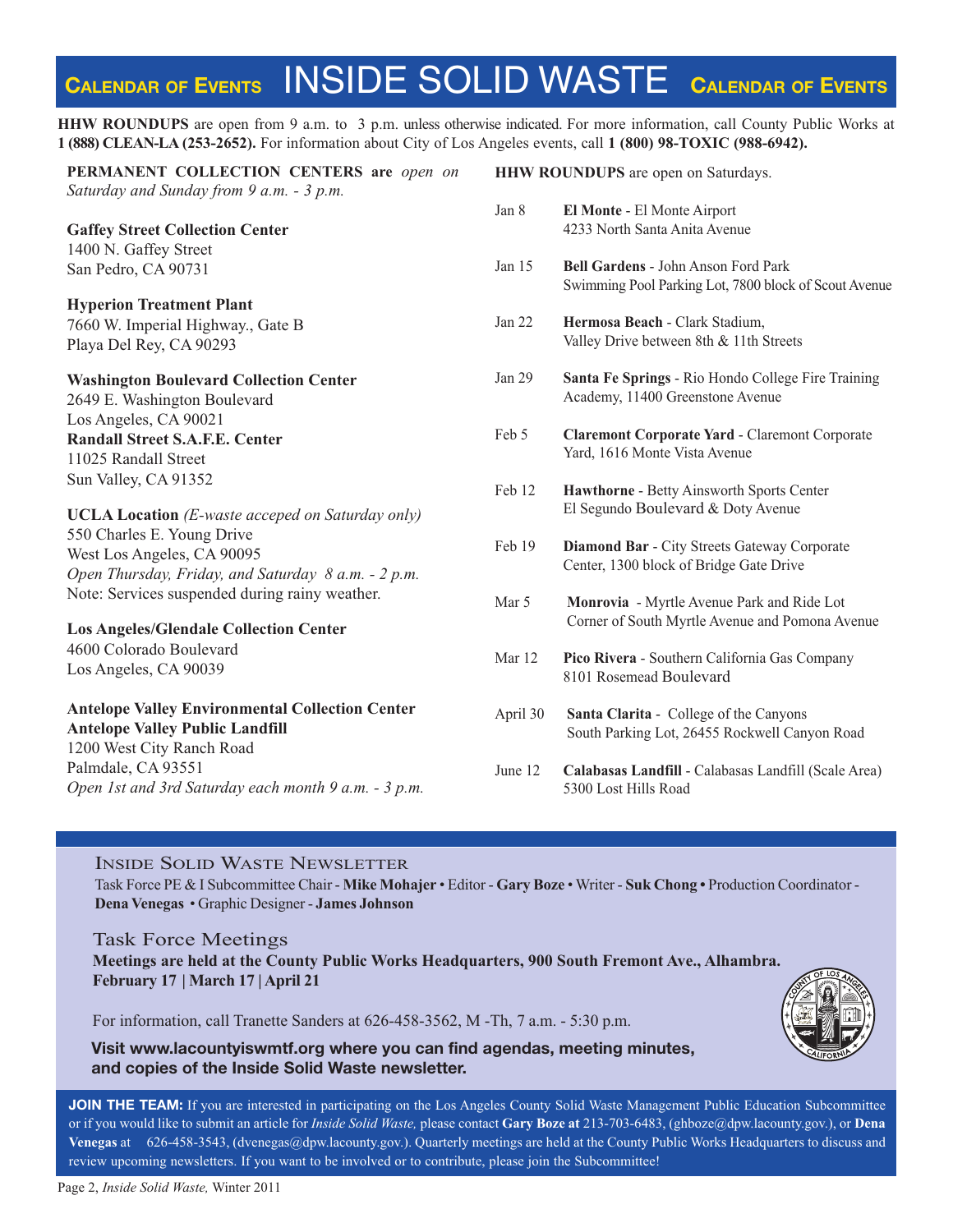## **CalRecycle postpones decision [to implement](http://www.calrecycle.ca.gov/)  landfill regulatory fee**

CalRecycle has postponed a decision to implement a proposed new Closure, Postclosure Maintenance, Corrective Action, and Financial Assurance fee on landfills.

The postponement follows a recent public workshop on the proposal and a subsequent letter from the County's Integrated Waste Management Task Force expressing concern about the fee.

According to CalRecycle, the proposed fee is necessary due to a revenue decline in the Integrated Waste Management Account (IWMA) of nearly 30% since fiscal year 2005/06 as well as increased costs in implementing the recently revised long-term postclosure maintenance, corrective action, and financial assurance regulations.

The fee would be used to recover costs for reviewing closure and postclosure maintenance plans and financial assurance submittals, and implementing any associated requirements,

which are projected to total about \$3 million per year. It would apply to 288 landfill sites that were operating on or after January 1, 1988. The amount would be based on the landfills' airspace capacity. For example, the largest landfills would contribute approximately 2.5 times more than the smallest landfills.

In a letter to CalRecycle, dated November 10, 2010, the Task Force expressed its concern that the imposition of the fee to fulfill a purpose that has already been prescribed and for which funding is already provided through existing laws and regulations was not justifiable.

The Task Force stated the IWMA was specifically established for CalRecycle to recover any costs incurred from carrying out the duties relating to closure, postclosure maintenance, corrective action, and financial assurance regulations. The Task Force said it believes it is important for CalRecycle to disclose how the IWMA is currently allocated among CalRecycle's activities and programs and requested this information be provided at a public workshop.

Landfill operators also voiced concerns over what they saw as as an over-simplistic fee estimate method and lack of differentiation for closed and active landfills.

CalRecycle has postponed the rulemaking in order to review the considerable number of comments it received on the proposal.

For a copy of the proposed Fee, visit www.calrecycle.ca.gov/Laws/Rulemaking/ClosureFee/default.htm. [For more information, please contact Linda Lee, County of](http://www.calrecycle.ca.gov/Laws/Rulemaking/ClosureFee/default.htm) Los Angeles Department of Public Works, at (626) 458- 6973, Monday through Thursday, 7 a.m. to 5:30 p.m., [llee@dpw.lacounty.gov, or](mailto:\\llee@dpw.lacounty.gov) Mike Mohajer of the Task Force at (909) 592-1147.

### **ISW Going Paperless**

**In an effort to reduce disposal of solid waste at landfills and to conserve our precious natural resources, the Inside Solid Waster newsletter is going paperless!** 

**This will be the last hard copy. First paperless edition will be Spring 2011.**

**What do you think are the best paperless ways to distribute the newsletter? Here are some examples:**

- Post newsletter on the Los Angeles County Integrated Waste Management Task Force website?
- **Email it to subscribers?**
- **Enotify subscribers when they can download an ecopy?**
- **All of the above**

**Please email your comments or ideas to Dena Venegas [at dvenegas@dpw.lacounty.gov](mailto:\\dvenegas@dpw.lacounty.gov) by February 10, 2011.**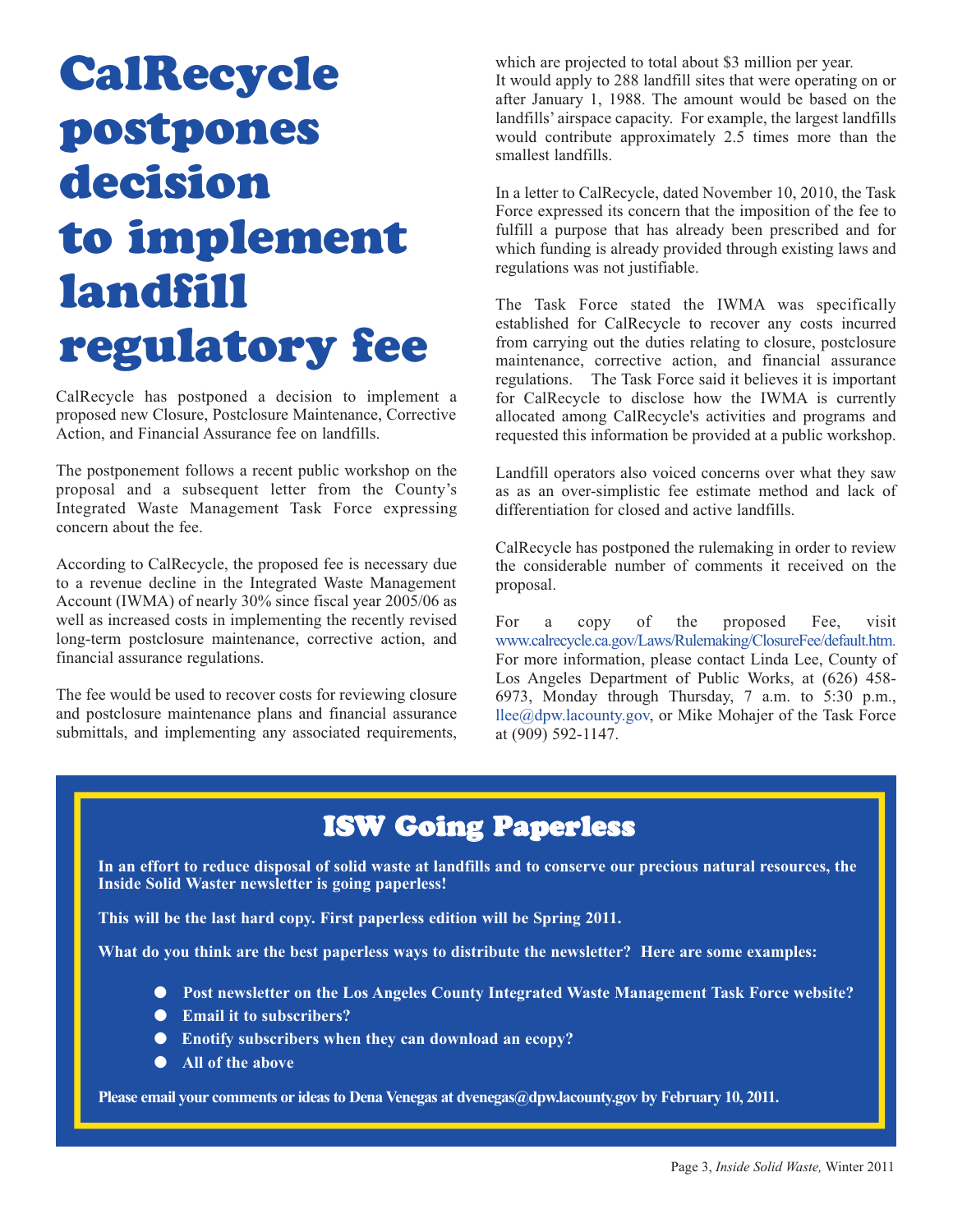### *Ban on plastic bags*

### *continued from page 1*

Board decision, Los Angeles County became the country's largest municipality to enact such legislation, as well as a national leader in the movement to promote the use of reusable bags.

"Los Angeles County has long been at the forefront of environmental protection, and yet more than six billion single-use plastic bags are used each year in LA County alone," Eftekhari said. "We spend over \$18 million annually to clean up and prevent the litter and environmental hazards it creates. Plastic bags generate<br>a substantially disproportionate a substantially disproportionate percentage of that litter."

"The ban will ensure that our mission to preserve natural resources, reduce litter and protect our beaches and waterways for our ten million residents will continue to be met," he added.

Advocates of a single-use plastic bag ban include municipalities, business organizations and environmental groups. Following the Board's adoption of the EIR, it is now expected that several LA County municipalities will implement similar bans.



Page 4, *Inside Solid Waste,* Winter 2011

In April 2007, the Board unanimously adopted a resolution instructing the Chief Executive Office and the Public Works and Internal Services Departments to investigate plastic and paper bag consumption in the County and the possible development of a policy similar to that of San Francisco.

In response to this action, a County<br>working group comprising comprising representatives of the CEO, Public Works, Internal Services, Public Health, and County Sanitation Districts, as well as key stakeholders, including large supermarkets and retail stores, the plastic bag industry, environmental organizations and recyclers, developed a number of<br>alternatives for the Board's alternatives for the Board's consideration.

The following year, the Board adopted a voluntary program to encourage consumers to switch from single-use plastic bags to reusable bags. Although the program, which included the 'Brag About Your Bag' campaign, was successful in raising public awareness about the importance of switching to reusable bags, it was not enough to significantly reduce plastic bag usage and lessen the negative environmental effects of plastic bags.

Following the recent adoption of the new ordinance, County Public Works moved swiftly to create a website, [www.aboutthebag.com,](http://www.aboutthebag.com/) to educate County residents about the ban and show civic leaders in other communities how to develop their own ban ordinances.

Public Works has also partnered with the LA County Library to make free reusable bags available to County residents through promotions at branch libraries and the summer reading program.

Public Works has already given away more than 60,000 reusable bags and will make an additional 40,000 bags available free to residents through various County-sponsored events over the next six months.

For more information on the ban, visit [www.aboutthebag.com.](http://www.aboutthebag.com/)

### **[Rancho Palos Verdes](http://www.palosverdes.com/rpv/) solid waste collection program update**

On July 1, 2010, the City of Rancho Palos Verdes made several major changes to its residential solid waste collection program. The changes included:

- A switch from twice a week trash collection to once a week trash collection.
- A switch from manual collection to automated collection of trash, recycling, and green waste.
- RPV changed its rate structure from a fixed monthly trash rate, to a variable monthly rate based on the size of the trash cart.
- RPV customers now have the choice of three cart sizes for trash, recycling, and green waste.
- Based on a competitive proposal process, RPV customers replaced Waste Management of Los Angeles with EDCO Disposal Corporation.

Through RPV staff and EDCO's hard work and planning, the transition was very smooth.

In a sign of cooperation, EDCO and Waste Management collaborated in collecting the old, unwanted manual cans. During 2 weekends, 69 loads equaling 295,800 pounds of old, unwanted containers were collected and recycled. RPV customers now have automated trash, recycling, and green waste carts.

Customers still have the option of keeping some of their old manual cans for use during the free Citywide brush clearing events that are offered by EDCO.

For more information, contact Lauren Ramezani, Senior [Administrative](mailto:\\Laurenr@rpv.com) Analyst at Laurenr@rpv.com, or  $310-544$ -5245.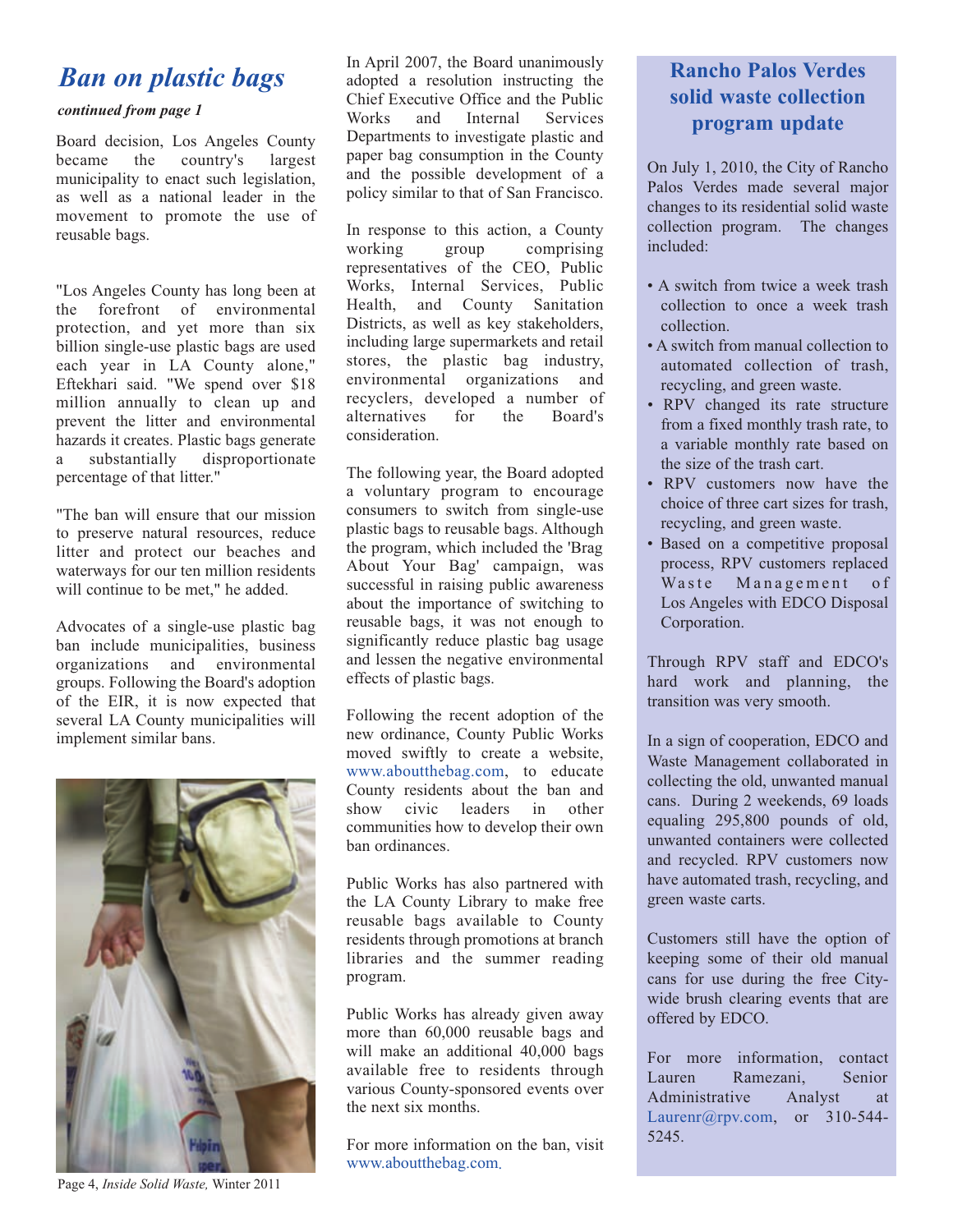## **Task Force remembers Steve Uselton**

**I**t is with great sadness that we report on the untimely death of Mr. Steve Uselton, who served as head of CalRecycle's Local Assistance Office in Long Beach.

Steve and his 17-year old son Doug were killed in the early hours of Saturday, December 18, 2010, after their car was hit by a suspected drunk driver as they were on their way to a school speech and debate tournament.

For the last decade Steve led the Local Assistance Office staff in providing excellent service and support to jurisdictions in Los Angeles County.

He was always ready to assist local jurisdictions with submitting their annual reports to CalRecycle and maintaining compliance with AB 939.

Mike Mohajer, Los Angeles County Integrated Waste Management Task Force commissioner, remembers Steve as professional, reliable, and knowledgeable — a gentleman and statesman.



"Working with Steve for over 15 years, I found him to be a great ambassador representing the former Waste Board and now CalRecycle in working with 89 jurisdictions in Los Angeles County," Mohajer recalled. "Steve exemplified what I call a true public servant…..customer service with a smile was always his priority. He will be really missed."

Steve is survived by his wife Desiree and daughter Erin. Donations for the family can be sent through the Oxford Academy fund:

### **Los Angeles County prohibits expanded polystyrene containers at County facilities**

#### *continued from page 1*

The litter includes a disproportionate number of EPS food containers that are typically white, highly visible and highly buoyant. The containers are often seen floating in gutters, rivers and creeks following rain events.

RPN surveyed County departments on their consumption of EPS containers, conducted lifecycle assessments that compared environmental impacts of EPS and other products, and identified practical, environmentally preferable alternatives to EPS products.

The study found that various County operations spend over half a million dollars on at least 16 million EPS food containers annually. Based on these findings, RPN specifically recommended that the County and its contractors:

- Discontinue the purchase and use of EPS food containers at all County operations.
- Use reusable food containers when feasible
- When reusables are not feasible, use food containers that can be recycled or composted.

RPN identified a host of food container options made from renewable resources like bagasse and other agricultural waste products, corn-based

Oxford Academy Boosters, Inc. Douglas Uselton Memorial Fund 5172 Orange Avenue Cypress, CA 90630

Condolences can be sent via CalRecycle's Long Beach office:

Desiree and Erin Uselton c/o CalRecycle Long Beach Office 2929 Willow Street Long Beach, CA 90806

The memorial is scheduled for Tuesday, January 25 at 10 a.m. at:

Christ Church of the Valley 1404 West Covina Boulevard San Dimas, CA 91773 (909) 592-2282

The Church is located across the street from San Dimas Hospital and is best accessible from Orange Freeway (57) via Covina Boulevard exit, approximately one mile west of the freeway.

polylactide plastics, paper, and other materials. The Board elected to make County offices the first to act in order to demonstrate leadership on this sensitive issue. It is estimated that successful implementation of the internal policy alone would eliminate over 80 Olympic-size swimming pools of polystyrene trash every year.

The Board also directed the Director of Public Works and County Counsel to report back within a year of implementing the prohibition on EPS at County operations, on the feasibility of implementing a restriction on the use of EPS food containers at food service establishments and retail stores in the County unincorporated areas. For more information on County EPS reduction efforts, contact [Suk Chong at \(626\) 45](mailto:\\schong@dpw.lacounty.gov)8-5167 or schong@dpw.lacounty.gov.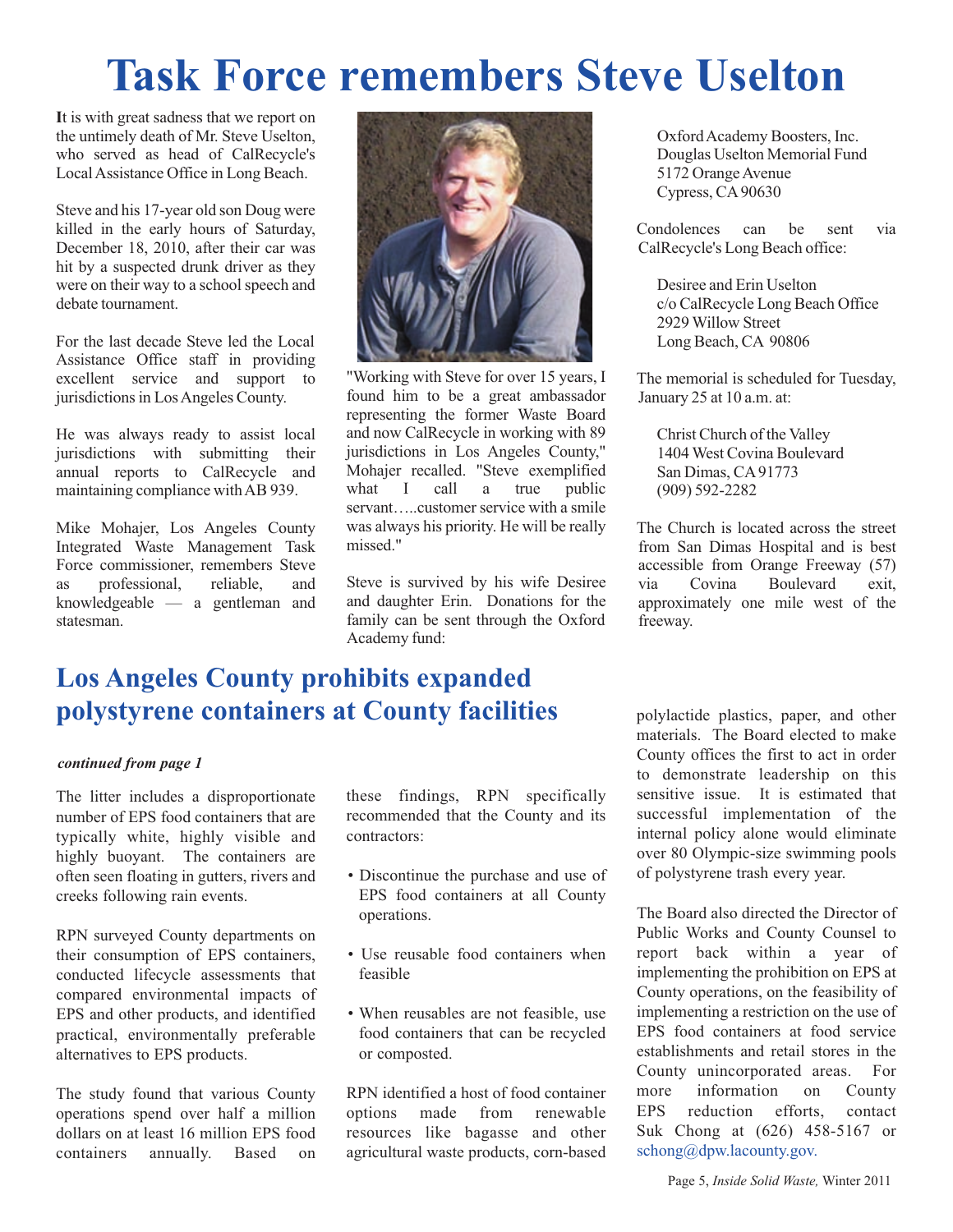#### Page 6, *Inside Solid Waste,* Winter 2011

## [City of Santa Clarita hosts river clean up](http://www.santa-clarita.com/)  & safe collection event

The winter season may now be here, but the City of Santa Clarita has recently been busy spring cleaning by hosting a number of clean-up and collection events, as well as an environmental expo.

In October, the City teamed up with the LA County Sheriff's Department to host the Safe & Secure collection event at the College of the Canyons.

The event provided Santa Clarita residents a free opportunity to drop off personal documents for shredding, electronic-waste for recycling, and medications for destruction. It also served as a means to educate residents about the importance of getting rid of items that could put them at risk for identity theft or place their children at risk.

More than 400 vehicles passed through to drop off approximately 7,500 pounds of old tax records, bank statements, cancelled checks, and other papers for shredding and recycling. Eleven cases of medications were also collected for destruction by the Sheriff's Central Property unit.

Two tractor trailers and a large e-waste truck were packed with over 8,000 pounds of electronic-waste, including televisions, monitors, computer processors, and other devices. The City plans to host both events again in 2011.

In September, the City hosted the 16th annual River Rally Clean Up & Environmental Expo.

This year's clean up location was a 2.5 mile stretch of the Santa Clara River in the community of Canyon Country west of the SR-14 Antelope Valley Freeway.

Over 1,400 volunteers took part in the event, collecting about 45,000 pounds of trash and recyclables. This is the largest amount of trash collected over the event's 16-year history. Since the event's beginning, volunteers have collected more than 339,000 pounds of trash and debris from the Santa Clara River and its tributaries.

To cut down on greenhouse gas emissions and maximize the limited parking space, the City hosted a free bike valet for event participants. Over 50 people rode their bikes to the event and utilized the bike valet.

Along with the clean up, the City also hosted an Environmental Expo attended by more than 20 organizations, including the Air Quality Management District, California Native Plant Society, LA County Department of Public Works, Audubon Society, and the LA County Sanitation District. The organizations covered topics such as recycling, air quality, wildlife conservation, pollution prevention, and energy conservation. The City plans to host both events again in 2011.

If you have any questions regarding the City of Santa Clarita's Safe and Secure or River Rally event, please contact Mark Patti, Project Development Coordinator at (661) 286-4098.



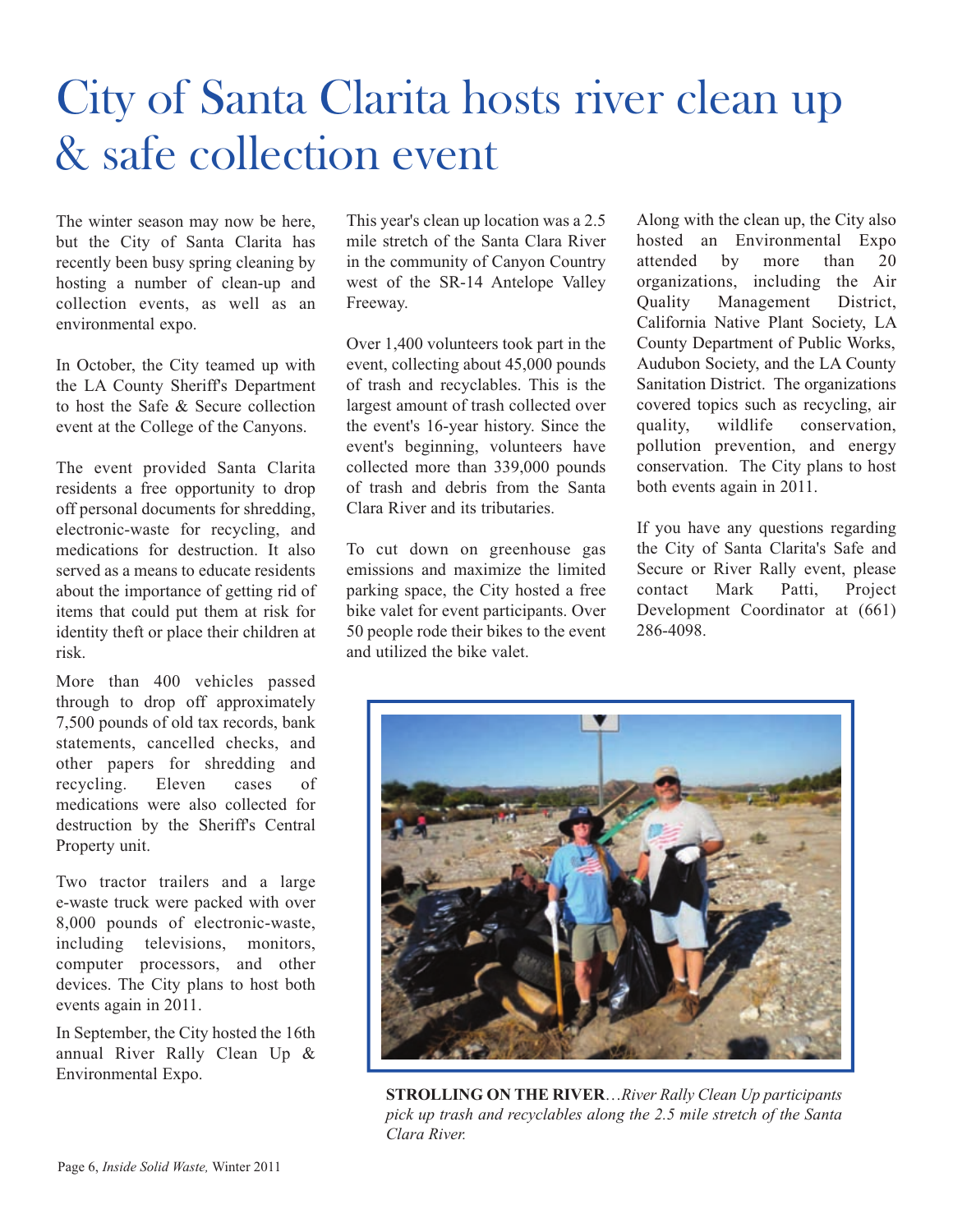# **New Los Angeles County green building standards code goes into effect**

The 2011 Los Angeles County Green Building Standards Code that was recently adopted by the Board of Supervisors became effective on January 1, 2011. It will among other things increase the County's construction and demolition (C&D) debris recycling requirements and assist the County in meeting the State's waste reduction mandates.

The adoption of the Los Angeles County Green Building Standards Code was the result of the State's adoption of the California Building Standard Code in early 2010. As required by the California Health and Safety Code, the County had to adopt an ordinance that imposes the same or more restrictive building standard as the State's Green Building Standard Code (GBSC) by end of 2010. The County also chose to amend some standards to make them more restrictive due to its unique local climatic, geological, and topographical conditions.

The key elements of the County's current C&D Program are revised as follows:

- All construction work requiring a building permit must file a Recycling and Reuse Plan regardless of value.
- All non-residential projects must recycle at least 65 percent of the construction debris.

All residential projects consisting of four or fewer units must recycle at least 50 percent of the construction debris while projects consisting of five or more units must recycle at least 65 percent of the construction debris.

Since its inception, C&D Program has successfully assisted residents and businesses in the County unincorporated areas to divert approximately 566,000 tons of construction debris that were otherwise destined for our local landfills.

Since the County of Los Angeles Department of Public Works (Public Works) is also the Building Official/City Engineer for 17 cities in Los Angeles County enforcing the County Building Code, the new Green Building

Standards Code is being implemented in the unincorporated area as well as in all the cities where Public Works is the designated Building Official/City Engineer. Additional information on the Green Building Standards Code may be viewed at <http://dpw.lacounty.gov/bsd/>or obtained by contacting Public Works, Building and Safety Division at (626) 458-3173.

For additional information on County's [C&D Program,](http://cleanla.com./) please visit http://CleanLA.com.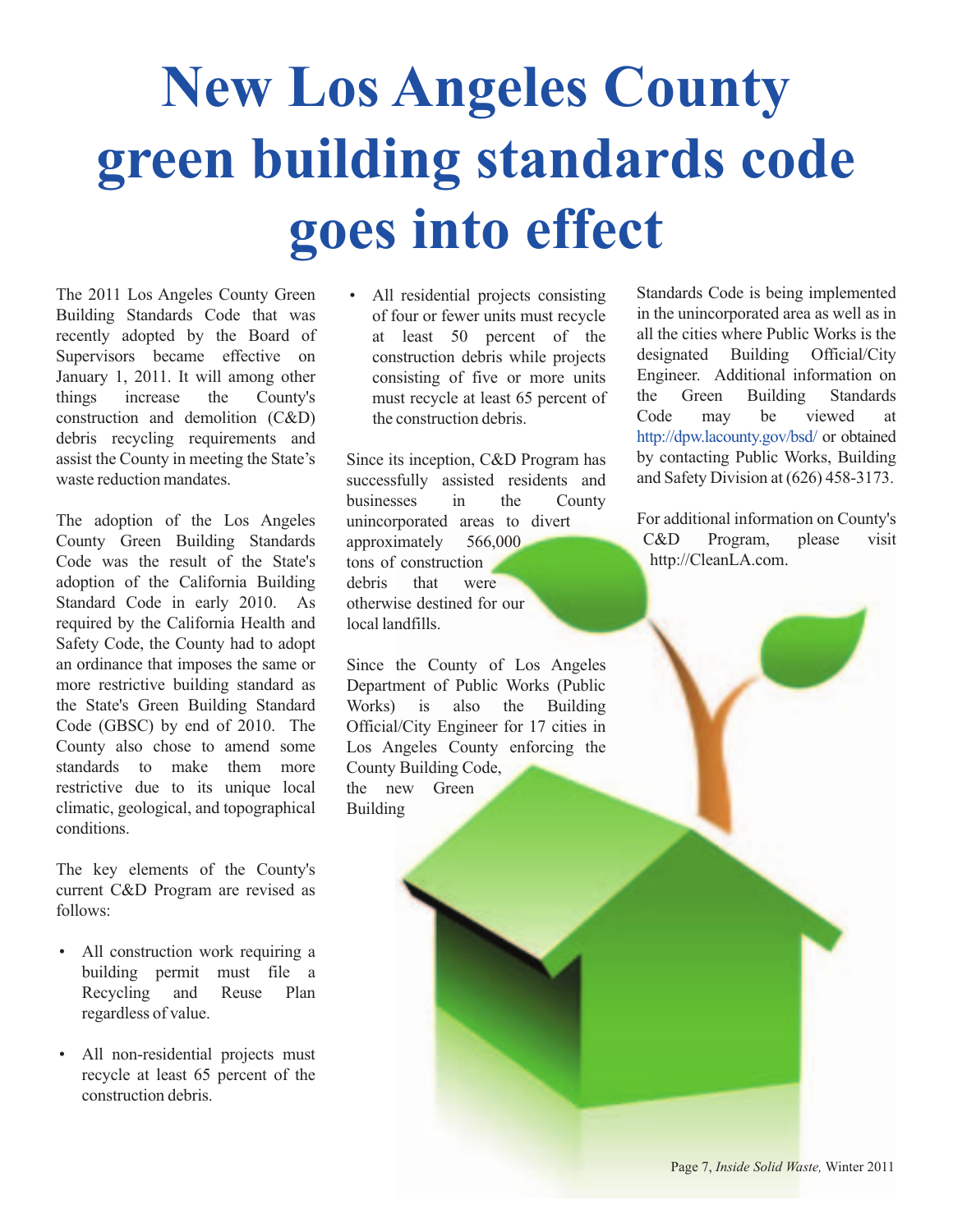## **[County Public Works](http://dpw.lacounty.gov/epd/hhw/sharps/index.cfm) and Sheriff's partner for sharps disposal**

The Los Angeles County Sheriff's and Public Works Departments have joined forces to enhance disposal opportunities for home-generated sharps waste.

The creative partnership was established earlier this year to provide all County residents a more convenient and safer means to dispose of their used or

unwanted syringes, medical devices and controlled substances.

Following the enactment in 2008 of SB 1305 that formally prohibited the disposal of home-generated sharps in the trash, Public Works established the Home-Generated Sharps Waste Management Program, which provides



free sharps containers to County residents as well as designated drop-off locations for sharps waste at clinics and other venues.

In September 2009, the Sheriff's Department expanded sharps collection under its Safe Drug Drop-Off Program that allows residents to safely and anonymously dispose of expired or unused drugs, sharps, waste and other controlled substances at local Sheriff's stations.

Since the establishment of the Public Works/Sheriff's partnership, sharps collection has been expanded to provide more locations, and bigger and safer drop-off boxes at Sheriff's stations, thus making sharps waste management easier and more accessible.

The County of Los Angeles continues to support producer responsibility bills to shift the management of home-<br>generated sharps waste to generated sharps waste to manufacturers. In the meantime, Public Works is continuing to work on developing additional opportunities to<br>make home-generated sharps home-generated sharps management more convenient for residents Countywide.

**LASD Safe-Drug Drop-off boxes are available 24-hours a day, seven days a week in front of the Los Angeles County Sheriff's patrol stations listed below:**

- 1. Carson Station
- 2. Century Station
- 3. Compton Station
- 4. Crescenta Valley Station
- 5. East Los Angeles Station
- 6. Industry Station
- 7. Lakewood Station
- 8. Lancaster Station
- 9. Lomita Station
- 10. Malibu / Lost Hills Station
- 11. Marina Del Rey Station
- 12. Norwalk Station
- 13. Palmdale Station
- 14. Pico Rivera Station
- 15. San Dimas Station
- 16. Santa Clarita Valley Station
- 17. Temple Station
- 18. Walnut / Diamond Bar Station
- 19. West Hollywood Station
- 20. South Los Angeles Station (Replaces Lennox Station) 1310 W. Imperial Hwy, Los Angeles 90044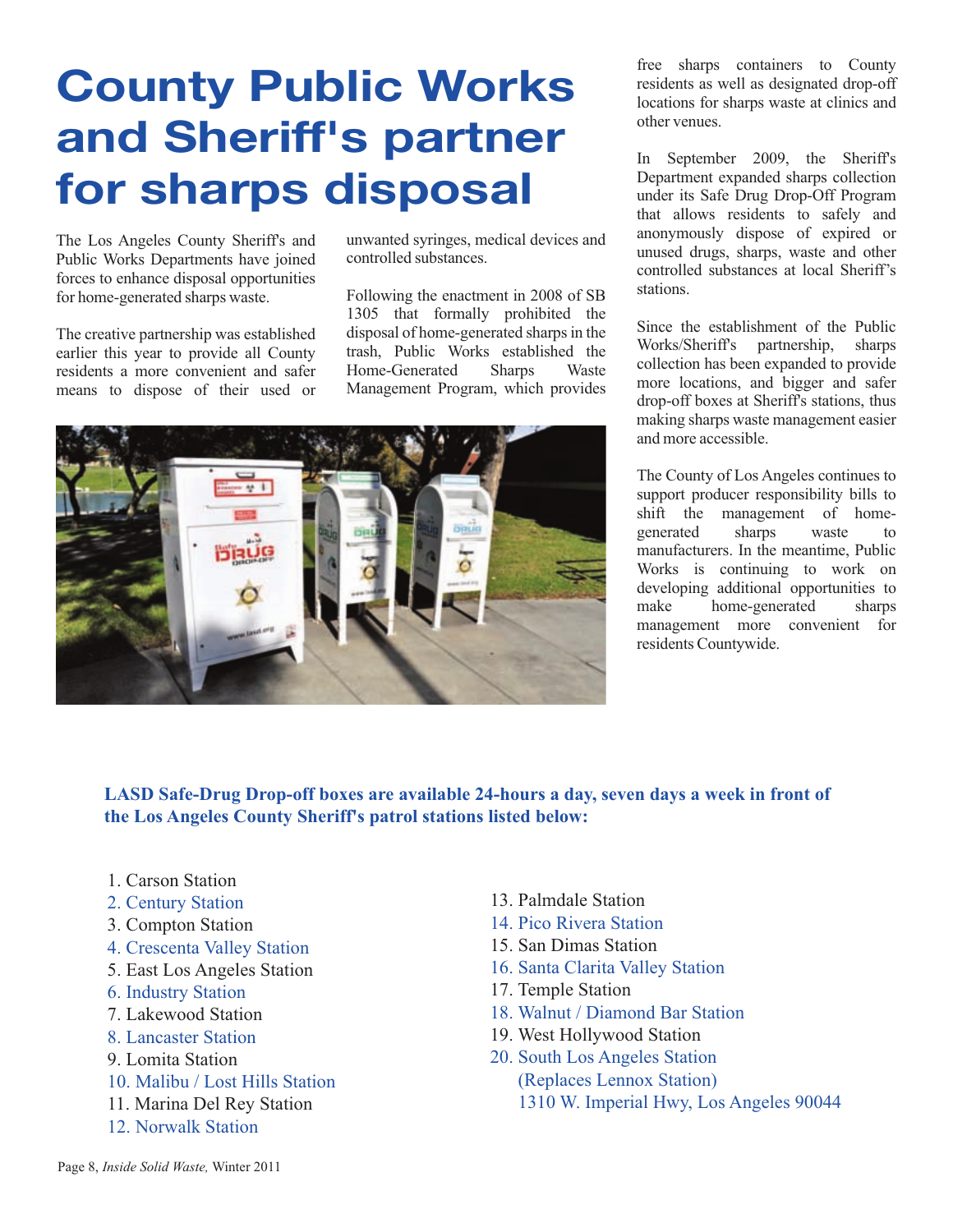## **[WE LOVE OLD](http://dpw.lacounty.gov/epd/tirerecycling/collection.cfm) BALD GUYS**

The County of Los Angeles invites you to dust off those old tires sitting in your garage and bring them to a waste tire collection event. The events offer residents a means to dispose of their waste tires. It also helps mitigate potential threats to the environment and public health and safety caused by tires that are frequently illegally dumped on roadways, in alleys, and in sensitive wildlife habitats. Those left near homes, schools, and businesses promote breeding of rodents and mosquitoes, which could spread the West Nile Virus and other diseases. In rural areas where tires are sometimes dumped in large piles, the threat of fire increases seriously, especially during drought conditions.

Illegal dumping is particularly acute in the Antelope Valley where tires are left on homeowners' property. The County continues to be inundated by tires brought in by residents at its semi-annual waste tire collection events in the Antelope Valley.



The County of Los Angeles partners with the cities of Lancaster and Palmdale to conduct events in April and October at multiple drop-off sites. April events are held in conjunction with other cleanup projects during the annual Environmental Pride Month in the region.

The County conducts four other waste tire collection events per year in the Los Angeles basin. Waste tires collected are recycled into loose playground fill, civil engineering applications, and crumb rubber into making products such as rubberized asphalt. Events are supported by grants from CalRecycle.



#### **2011 SCHEDULE OF EVENTS**

**Glendora –** February 19, 9 a.m. - 3 p.m., at Citrus College, 1000 W Foothill Boulevard

**Antelope Valley –** April 30, 9 a.m. - 3 p.m. City Yard, 46008 7th Street West Lancaster Youth Library, 38510 Sierra Highway, Palmdale County Yard, 8505 East Avenue T, Littlerock County Yard, 4859 West Avenue L-12, Quartz Hill County Yard, 17341 East Avenue J, Lake Los Angeles

**Lynwood** – May 21, 9 a.m. – 3 p.m., at Open lot on Bellinger Avenue at Butler Street

**Cerritos** – August (to be determined)

**Montebello** – September (to be determined)

**Antelope Valley** – October (to be determined)

For more information, please visit www.CleanLA.com or contact the Program Manager, Wilson [Fong at \(626\) 458-3581,](http://dpw.lacounty.gov/epd/cleanla/default.html) Environmental Program Division.



Page 9, *Inside Solid Waste,* Winter 2011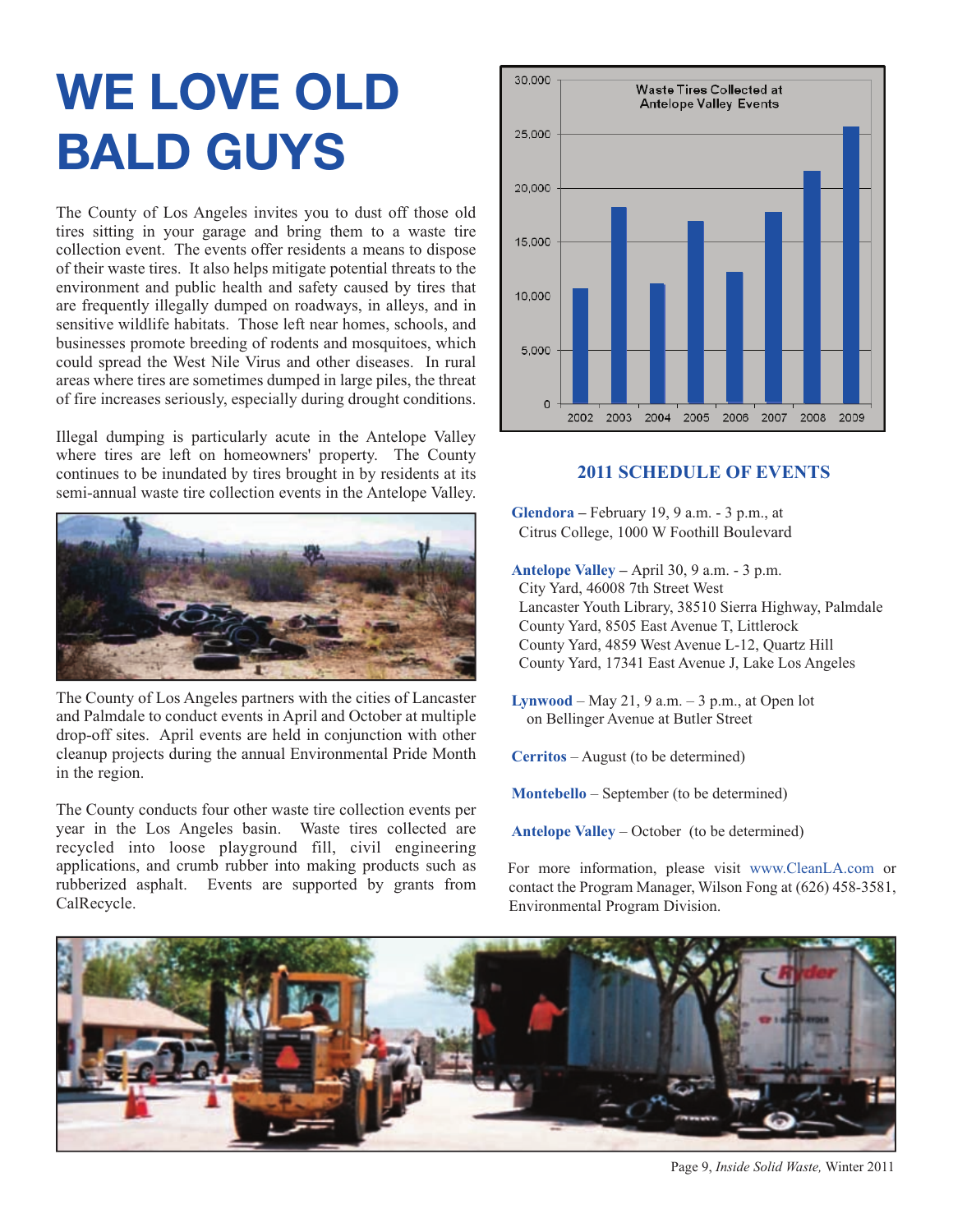## **Free Environmental Workshops**

#### **Calling all teachers, administrators, and non-formal educators!**

You are invited to attend free environmental workshops offered by Generation Earth, a Countywide environmental education program administered by the Los Angeles County Public Works Department. Workshop participants will receive tools to implement service learning projects on campus and in the community, and gain ongoing support from experienc[ed Generation Earth sta](http://www.generationearth.com/)ff.

There is no time like the present to take advantage of these resources to help middle and high school students become environmental stewards and to continue to make a collective environmental impact.

#### **JOIN ONE OF THE** *FREE* **WORKSHOPS LISTED BELOW TO GET STARTED.**

### *Teacher Professional Development Workshops*

These workshops offer tools to create a standards-based environmental service learning project (i.e., hosting a campus Electronic-Waste event or starting a campus recycling program); explore environmental issues in Los Angeles County; learn environmental auditing techniques for schools; gain personalized project support; obtain *free* bus transportation for a project-related field trip; and receive information on community resources.

**Saturday, February 5, 2011 9 a.m. – 4:30 p.m. [TreePeople Center f](http://www.treepeople.org/)or Community Forestry 12601 Mulholland Drive Beverly Hills, CA 90210**

### *Water Pollution Prevention Workshop*

This workshop will include steps to understand the dynamics of urban watersheds in Los Angeles County; use watershed management techniques to restore the watershed;

positively affect water quality in Los Angeles County; prevent water pollution in Los Angeles County; and survey water flows across the school campus.

**Saturday, February 26, 2011 9 a.m. – 12:30 p.m. TreePeople Center for Community Forestry [12601 Mulholland D](http://www.treepeople.org/)rive Beverly Hills, CA 90210**



*continued on page 11*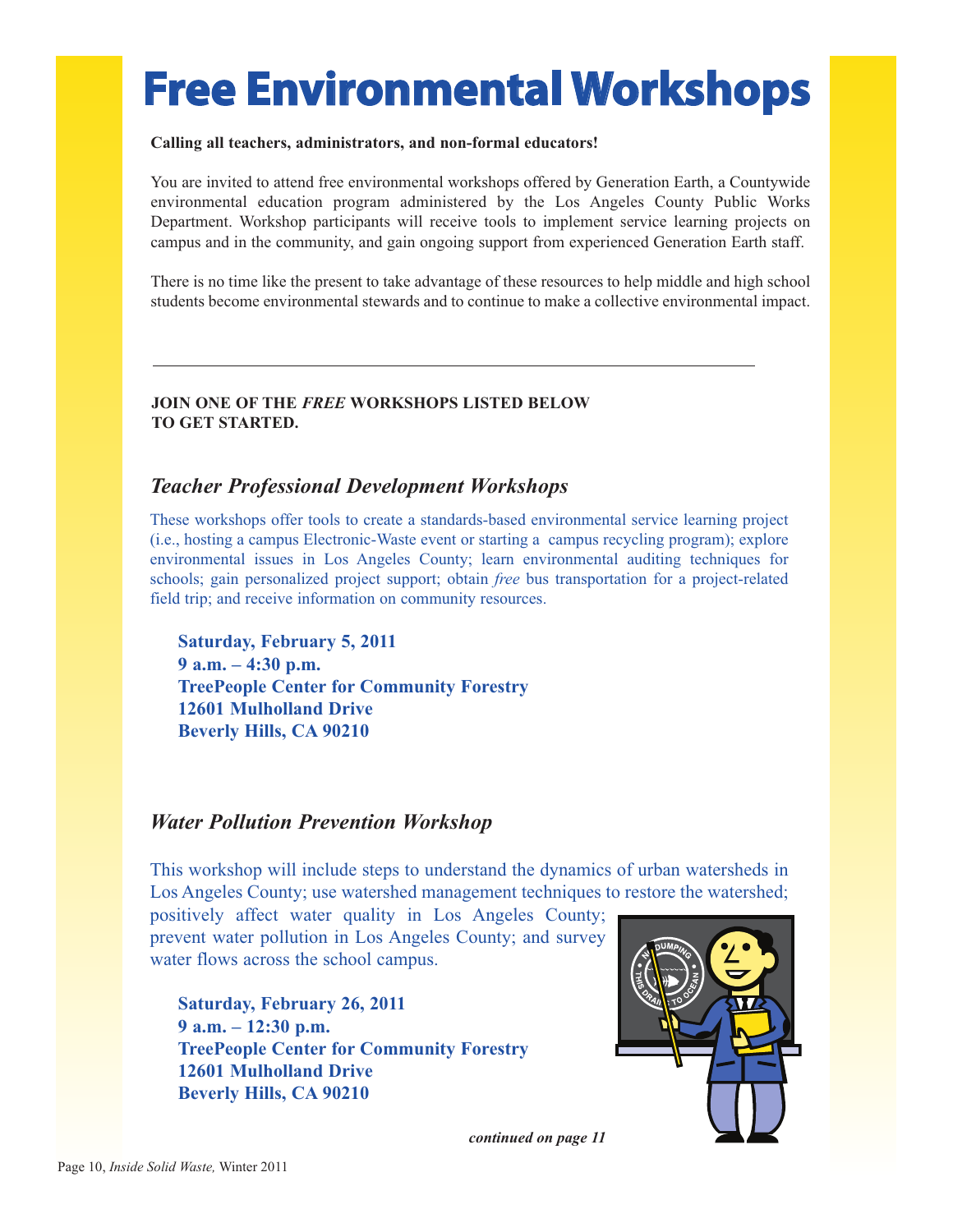### *Waste Reduction and Recycling Workshops*

These workshops include steps to educate students to reduce, reuse, recycle on campus; measure and impact the campus' waste; coordinate and promote a sustainable recycling program; collaborate with campus and community partners; and participate in the Battle of the Schools Waste Reduction Competition.

**Saturday, January 29, 2011 9 a.m. – 12:30 p.m. Thomas Jefferson High School 1319 East 41st Street Los Angeles, CA 90011**

**Saturday, March 5, 2011 9 a.m. – 12:30 p.m. Paul Revere Charter Middle School 1450 Allenford Avenue Los Angeles, CA 90049**



During the 2009-10 school year, approximately 340 teachers from more than 200 schools participated in the program, which included implementing 225 service learning projects. Will your school be next?

To register for the Generation Earth workshops, please contact Ms. Loyda Ramos of TreePeople at (818) 623-4856 or [at lramos@treepeople.org. F](mailto:\\lramos@treepeople.org)or information on the Generation Earth program, please contact Edna Gandarilla of the County of Los Angeles Department of Public Works [at eganda@dpw.lacounty.go](ailto:\\eganda@dpw.lacounty.gov)v, via telephone at (626) 458-6536, or visit generationearth.com.



**EACH ONE TEACH ONE…** *Educators Roy Maclean, John Liechty Middle School, (left), Traimy Cannon, Ramona Elementary School (right), share recycling ideas with their fellow educators at recent workshop.*

**County Public Works Assessing Potential Conversion Technology Project Sites** 

The County Department of Public Works (DPW) is currently assessing 16 potential sites for the development of commercial conversion technology projects.

The sites were submitted by 11 stakeholders as part of a preliminary siting assessment presented to the Board of Supervisors on October 20, 2010, by DPW.

The assessment, which was completed at the Board's request, is part of an on-going effort to identify feasible conversion technology project sites in Los Angeles County.

It is intended to establish a basis for future, more detailed technical and environmental assessments, and will assist in advancing the development of an optimal number of conversion technology projects within the County in order to meet the long-term solid waste management needs of residents and businesses while generating local renewable energy, and retaining County jobs and economic resources.

The assessment is available for download at the web address: www.SoCalConversion.org.

For additional information, please contact Tobie Mitchell of DPW, Environmental Programs Division at tmitchell@dpw.lacounty.gov.